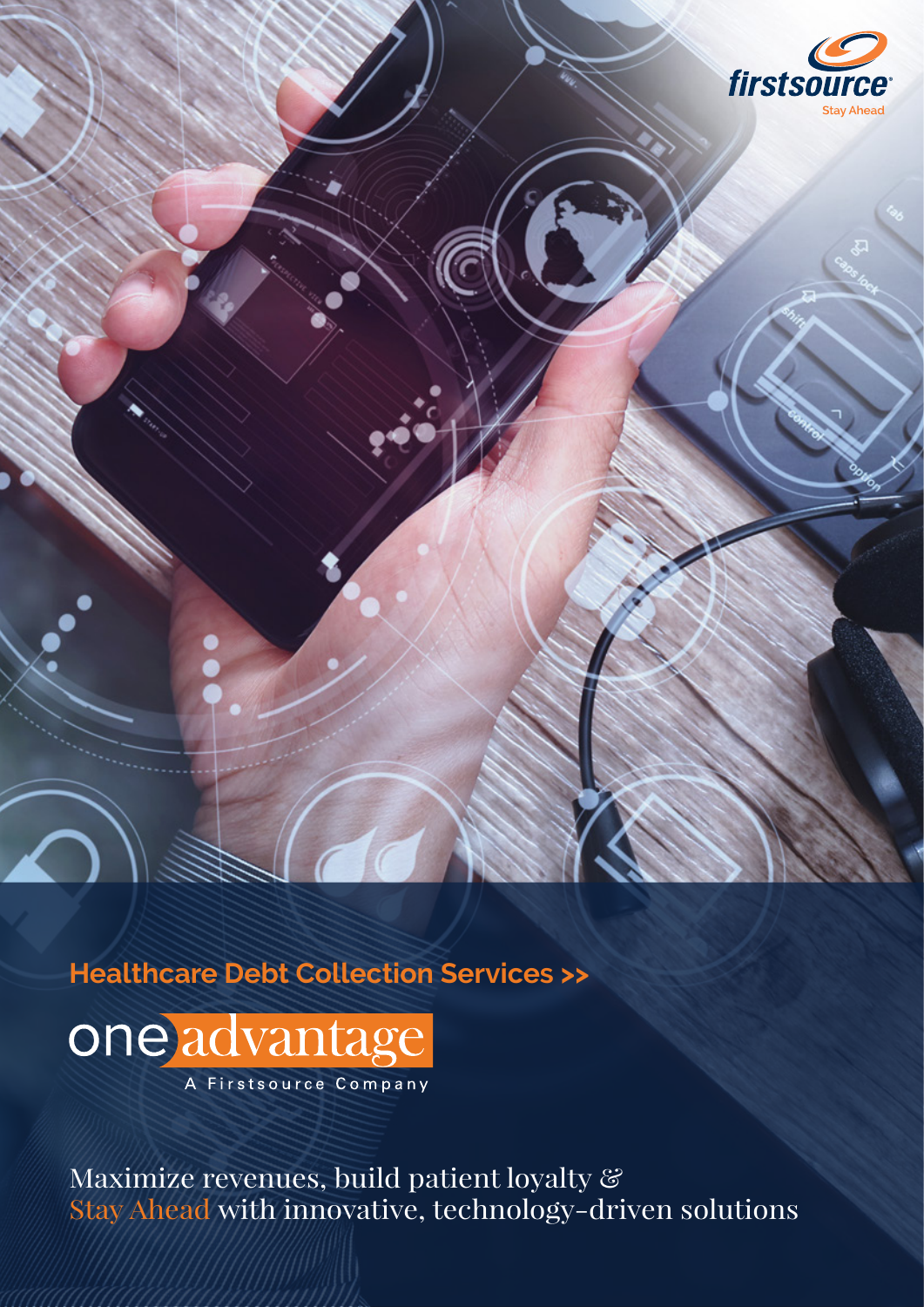

# Facing the changing landscape

Healthcare providers have seen Patient Balance After Insurance (PBAI) more than double over the past decade, leading to an increase in their AR attributed to self-pay.

As patients become the new payer, bad debt volumes are consistently growing. It is imperative for hospital executives to partner with innovative vendors that can reduce those back-end dollars being written off.

# Helping impact our clients' bottom-line by solving business challenges

We understand that, in addition to the patient experience, return on investment (ROI) & ease of use are the most important factors to consider when choosing your next collection partner. We keep this in the forefront of our mind when onboarding every new client. We've used 30+ years of experience to create custom solutions that continuously improve process efficiency & maintain compassionate patient interactions, allowing us to consistently Stay Ahead.

We serve a wide variety of healthcare providers – hospitals, physician groups, large national healthcare systems, small rural hospitals, academic medical centers & government facilities. **Our services include:**



**EARLY OUT SELF-PAY**



**DIGITAL COLLECTIONS**



**PRIMARY BAD DEBT**



**SECONDARY BAD DEBT**



**LITIGATION SERVICES**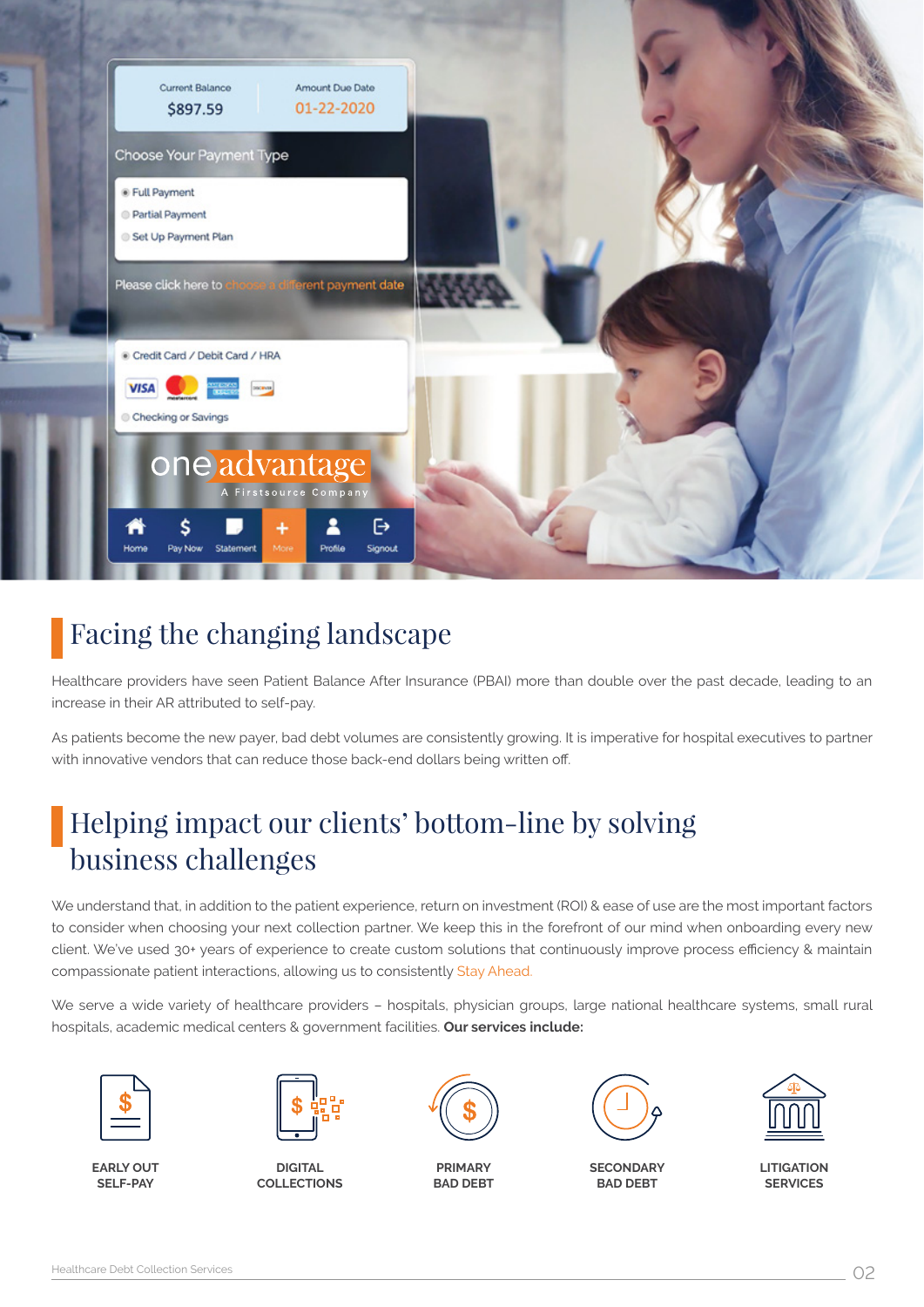

## **FEATURED SERVICE: DIGITAL DEBT COLLECTIONS**

**Adapting to the changing landscape, Digital Collections innovates & rejuvenates an integral part of your revenue cycle process.**

As customers increasingly turn to digital channels to conduct their financial transactions, it is important for the debt collection process to stay in sync with the changing landscape. Digital Collections helps streamline processes, increase patient engagement, reduce superfluous costs & enhance the recovery of aged AR.

# Changing the game for our clients



# **01. ACCOUNT SCORING & SEGMENTATION**

**Understanding your patient population is the key to maximizing the return on your bad debt.**

One Advantage utilizes a proprietary scoring and segmentation model which assigns a propensity-to-pay score to each account, allowing us to maximize our recovery efforts on your aged AR.

## **02. DATA SECURITY, HIPAA AND PCI COMPLIANCE**

### **Safeguard your patients & your process.**

One Advantage has a multi-pronged approach to data security that includes physical, administrative, and technical safeguards. Our extensive compliance protocol ensures that data security is adhered to through our internal and external auditing process.

## **03. COMPLETE EDI CUSTOMIZATION**

### **Reduce the burden on your IT resources; choose a partner that conforms to your extracts.**

With a wealth of experience working with Epic & Cerner platforms, our programmers are well versed in working with a variety of data extracts. Our expertise & experience makes start up & implementation simple for our clients; reducing the burden on internal resources.

| uш |  |
|----|--|
|    |  |
|    |  |

### **04. INNOVATIVE DATA ANALYTICS & MACHINE LEARNING**

#### **Transform your debt collection experience using automation, workflow & analytics.**

Our data scientists assess your patient population & their engagement behaviors. We use machine learning & analytics to help us determine the proper journey for patients.



## **05. ADVANCED TCPA-COMPLIANT DIALING STRATEGIES**

#### **TCPA regulations have made for a rough terrain when communicating with patients.**

Research shows that 95% of Americans use a cell phone as a method of communication. Without implied consent, auto-dialers have become obsolete. Our compliant dialing practices allow One Advantage to capture large volumes of calls using TCPA-compliant practices.



### **06. EFFECTIVE STRATEGIES & WORKFLOWS**

#### **Innovative ways to manage bad debt & increase potential lost revenue.**

With the evolving changes in healthcare, our executive management is constantly improving workflows that help our clients maximize their returns & provide best-in-class performance. We take advantage of automation as frequent as possible.